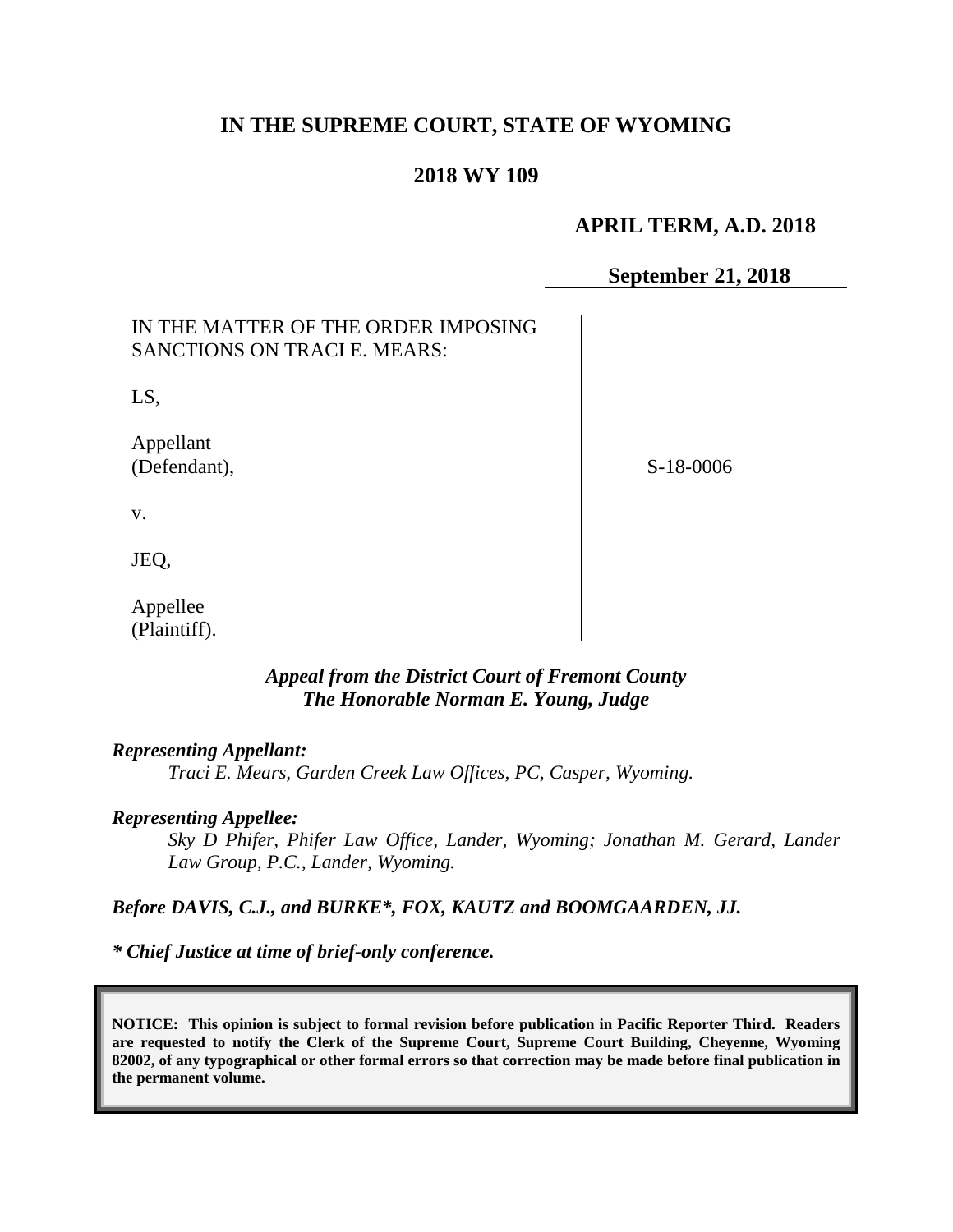### **BURKE, Justice.**

[¶1] This appeal, brought in the name of LS ("Mother"), challenges the district court's imposition of sanctions against Mother's attorney, Traci E. Mears, for violations of W.R.C.P. 11. We conclude that Mother does not have standing to pursue an appeal on behalf of Ms. Mears and that Ms. Mears failed to file a timely notice of appeal challenging the order. As a result, we lack jurisdiction and dismiss this appeal.

### *ISSUES*

[¶2] Mother presents one issue: Did the district court err as a matter of law when it imposed sanctions on Traci E. Mears under W.R.C.P. 11?

[¶3] Father raises several issues, one of which is dispositive: Does the Wyoming Supreme Court have subject matter jurisdiction to hear Mother's appeal of the sanctions imposed against her attorney, Traci E. Mears?

# *FACTS*

[¶4] In 2009, Father filed a Petition to Establish Paternity, Custody and Child Support. Father and Mother eventually reached an agreement resolving the matter. In 2011, the district court entered an order establishing JEQ as the father, specifying joint legal custody in Father and Mother but primary physical custody with Mother, and ordering Father to pay child support to Mother.

[¶5] In 2016, Mother engaged attorney Traci E. Mears to initiate adoption proceedings so that Mother's husband could adopt the child. Father and Mother agreed that Father would consent to the adoption and, in return, Mother "agreed to waive all child support and related arrearages provided the Consent is signed and returned within . . . 30 days." Father engaged attorney Sky Phifer to prepare the necessary documents and bring the matter to a conclusion in accordance with the agreement.

[¶6] Mr. Phifer delivered Father's consent to Ms. Mears prior to the 30-day deadline. He also sent Ms. Mears a Release Agreement and Waiver of Child Support and an Order on Child Support. E-mail messages between Ms. Mears and Mr. Phifer indicate multiple disagreements about these and related documents, but the record reflects that Ms. Mears, on behalf of Mother, filed Father's consent in the adoption proceeding on May 9, 2016. The adoption was completed on July 11, 2016.

[¶7] Mr. Phifer continued to contact Ms. Mears, through e-mail messages and telephone calls, reminding her that he had not received the document releasing Father from his child support arrearages. Ms. Mears offered various responses including, among others, that she could not locate the original documents, that her representation of Mother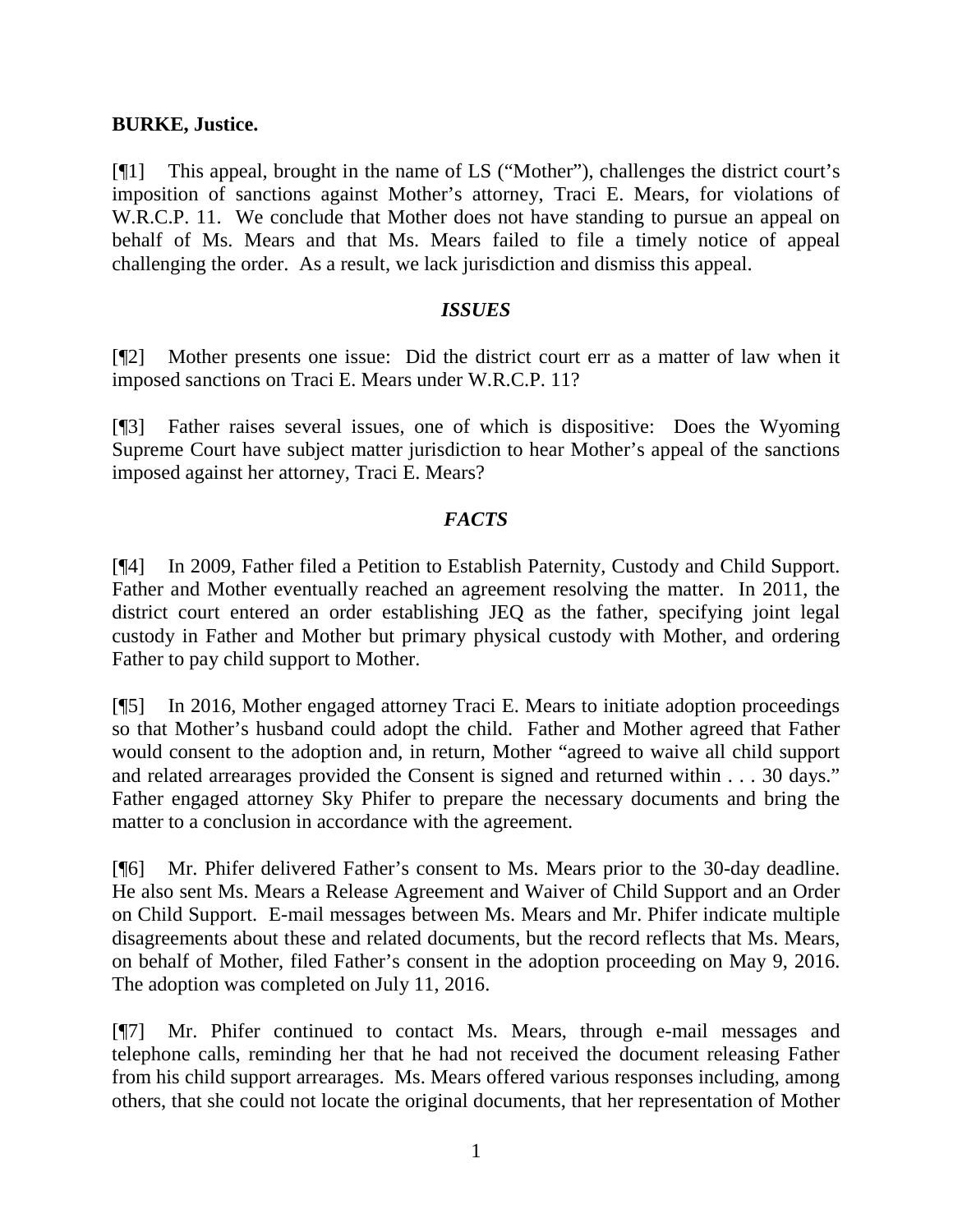had ended, and that she would be out of town for the Thanksgiving Holiday. In mid-November of 2016, Ms. Mears asserted that "[t]here was not any requirement that these documents would be signed and returned." Mr. Phifer responded that they had agreed Mother would sign and deliver a document releasing Father from his child support arrearages, and informed Ms. Mears that if he did not receive the documents by the end of November, he would file a motion to compel.

[¶8] Ms. Mears responded with an e-mail message seeking changes to the release agreement, and with another e-mail message stating that if she did not receive a new release agreement her client would revoke the "offer to waive back due support." Following further correspondence, increasingly hostile in tone, Mr. Phifer filed a Motion to Enforce Settlement Agreement on December 5, 2016. On December 12, 2016, Ms. Mears filed the Stipulation on Child Support, in which Mother "waive[d] all past present and future child support, medical obligations and paternity testing costs."

[¶9] Mr. Phifer informed Ms. Mears that he had received the stipulation and order releasing Father from his child support arrearages. He also informed her that "as a result of you and your client's actions," Father had incurred additional attorney's fees to enforce the settlement agreement, and reminded her: "As I stated [earlier]: 'When the Stipulation and Order on the arrearages are filed, and [Father's] attorney's fees and costs are paid, my client will dismiss his Motion [to Enforce Settlement Agreement].'" Ms. Mears stated that her client would not agree to pay attorney's fees and, further, that her client would be requesting an order that Father pay Mother's attorney's fees. "[W]e will see you in court and let the Judge there decide this issue," Ms. Mears wrote.

[¶10] After a hearing, the district court ruled in favor of Father. In its order, the district court wrote:

> The evidentiary record proves conclusively that the parties entered into an agreement whereby [Father] agreed to provide his written relinquishment to his parental rights . . . and his consent to the child's adoption by [Mother's] husband. In exchange, [Mother] was to waive her right to past child support arrearages, future child support, medical cost[s], and costs of paternity testing.

> [Father] performed his obligations pursuant to the agreement. . . . That [Mother] accepted the agreement is simply undeniable as she utilized the documents received to her profound benefit in the adoption proceeding finalized in July, 2016.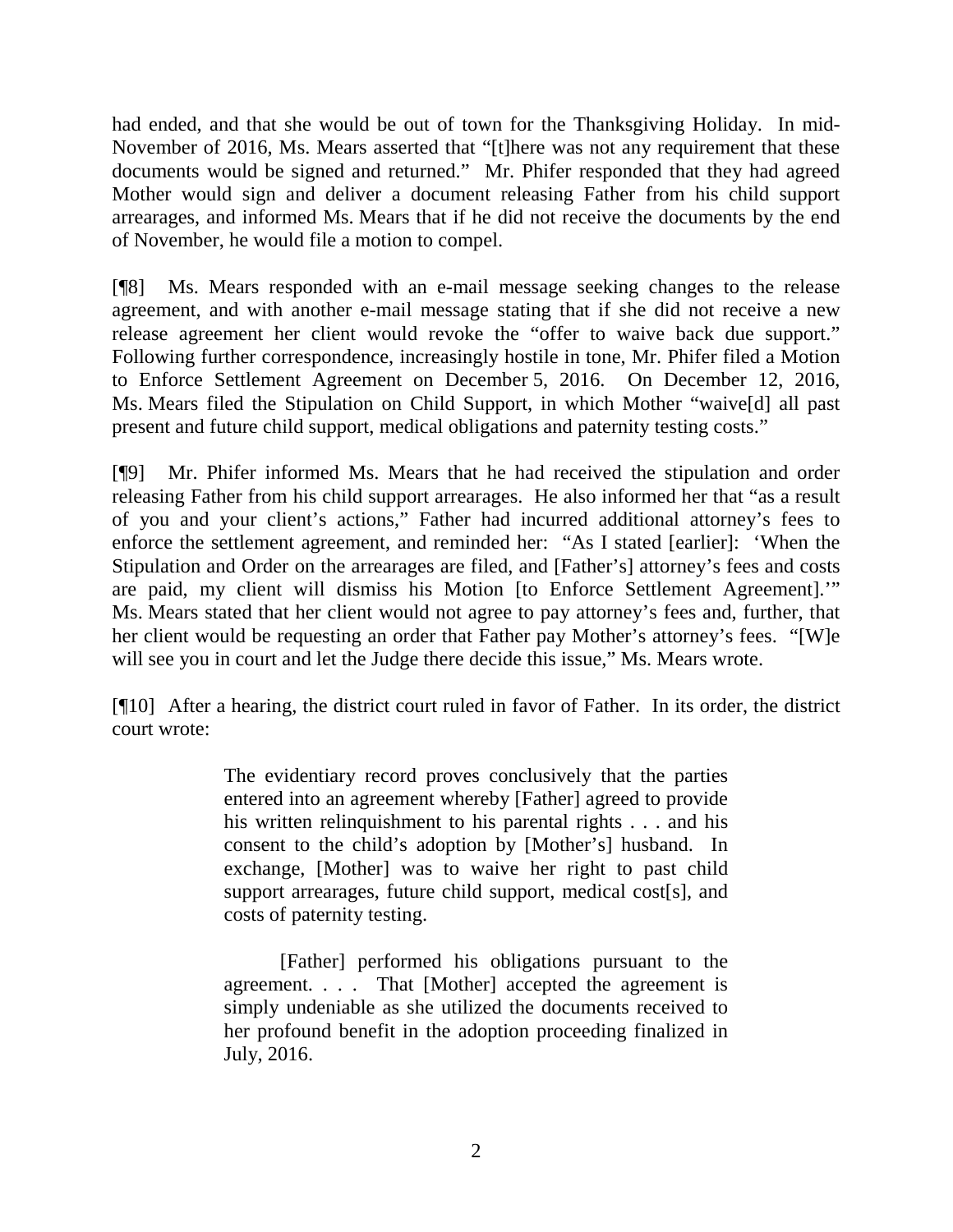It is likewise undeniable that [Mother] failed to perform her end of the bargain . . . until threatened with the filing of a motion to enforce the settlement agreement, some 6 months after obtaining the consent to adoption and utilizing it to obtain the adoption decree.

[Mother's] failure to provide the signed agreement, or any version thereof, was without justification or excuse. . . .

It is also undeniable that [Father] has incurred unnecessary attorney's fees as a result of [Mother's] failure to perform her obligations under the parties' agreement.

The district court concluded that an award of attorney's fees was "appropriate to address [Mother's] and [her] counsel's egregious failure to comply with the parties' settlement agreement." The Court entered its order enforcing the settlement agreement on August 29, 2017. In the order, Mother was required to pay father's attorney fees in the amount of \$4,903.50. Mother did not appeal that order.

[¶11] While that matter was pending, Father's counsel also filed a Motion for Sanctions asking the district court to order Ms. Mears to pay Father's attorney's fees and costs "as a sanction for violation of [W.R.C.P.] 11(b)." Ms. Mears responded, denying any wrongdoing and asserting that Father's attorney was responsible for the delays in fulfilling the settlement agreement. Following a hearing, the district court determined that Ms. Mears had violated W.R.C.P. 11(b) and that sanctions would be appropriate "due to the improper and inexcusable misrepresentations made by Traci E. Mears to the Court causing harassment, unnecessary delay and a needless increase in the cost in the litigation." The Court ordered Ms. Mears to pay \$4,903.50 for Father's attorney fees and costs, and also specified that the "sanction is reduced to judgment and is joint and several with the judgment previously awarded against [Mother]." A Notice of Satisfaction of Judgment was filed indicating that the judgments were satisfied by Mother and Ms. Mears, each paying one half of the judgment amount. This appeal followed.

# *DISCUSSION*

[¶12] Because Father's jurisdictional issue is potentially dispositive, we address it first. "Whether a court has jurisdiction to decide a particular matter is a question of law, which we review *de novo*." *Edsall v. Moore*, 2016 WY 71, ¶ 10, 375 P.3d 799, 802 (Wyo. 2016) (citing *Scott v. Board of Trustees*, 2015 WY 128, ¶ 7, 357 P.3d 1137, 1138 (Wyo. 2015)).

[¶13] In 2002, we made it clear that an appellate challenge to a sanction order against an attorney must be brought in the name of that attorney.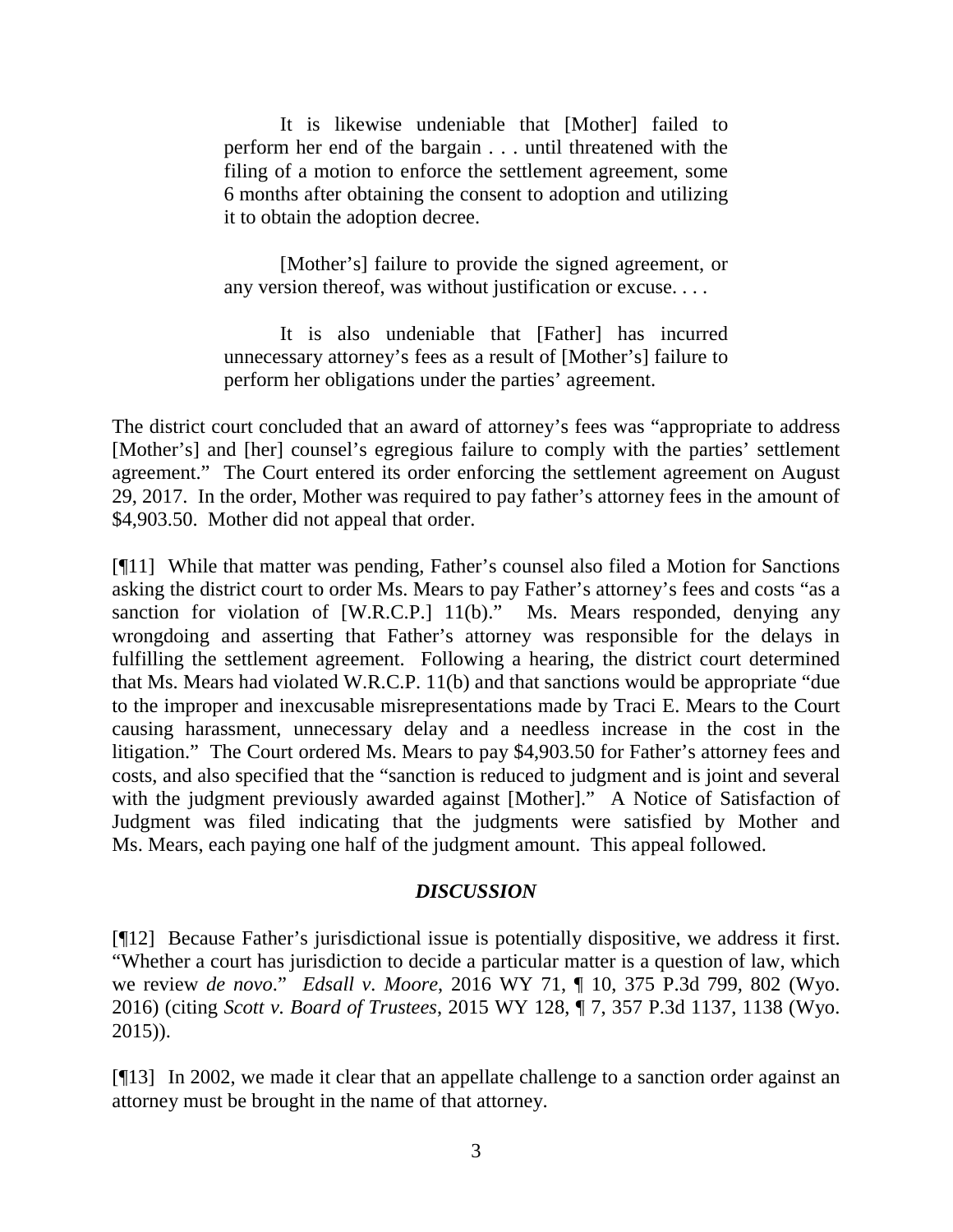Clients do not have standing to appeal the award of attorney's fees against their attorney. *Laurino v. Tate*, 220 F.3d 1213, 1218 (10th Cir. 2000); *Cabrera v. City of Huntington Park*, 159 F.3d 374, 382 (9th Cir. 1998). Clients simply do not possess the requisite interest, pecuniary or otherwise, to support standing. *Estate of Bishop v. Bechtel Power Corp.*, 905 F.2d 1272, 1276 (9th Cir. 1990) ("Because a party can hardly be expected to shoulder the financial burden of sanctions entered against its attorney, it lacks the requisite interest for standing to appeal.")

It is the attorney's interest that is at stake, and it is the attorney that should bring the appeal in his own name. An appeal is begun by the filing of a notice of appeal. W.R.A.P. 2.07(a)(1) states that the party or parties taking the appeal must be specified in the notice of appeal. Thus, if an attorney wishes to appeal the award of sanctions against him, the attorney must file a notice of appeal in his own name. [Attorney] never filed a notice of appeal in his name. W.R.A.P. 1.03 states "[t]he timely filing of a notice of appeal, which complies with Rule  $2.07(a)$ , is jurisdictional." Simply put, because [Attorney] never appealed the award of sanctions against him, this Court lacks jurisdiction to hear and decide the issue.

*Welch v. Hat Six Homes*, 2002 WY 81, ¶¶ 12−13, 47 P.3d 199, 202−03 (Wyo. 2002).

[¶14] We reiterated the point later that same year:

We recently addressed our jurisdiction to hear an appeal from the imposition of sanctions when only the client, and not also the sanctioned attorney, has appealed in *Welch v. Hat Six Homes*, 2002 WY 81, 47 P.3d 199 (Wyo. 2002). Within that opinion, we announced the rule that, when the award of sanctions is against the attorney, clients do not possess the requisite interest, pecuniary or otherwise, to support standing. *Welch*, ¶ 12 (citing *Estate of Bishop v. Bechtel Power Corp.*, 905 F.2d 1272, 1276 (9th Cir. 1990)). In those circumstances, it is the attorney's interest that is at stake, and it is the attorney who should bring the appeal in his own name. *Welch*, ¶ 13. When the attorney fails to file a notice of appeal in his name, W.R.A.P. 2.07 and 1.03 have not been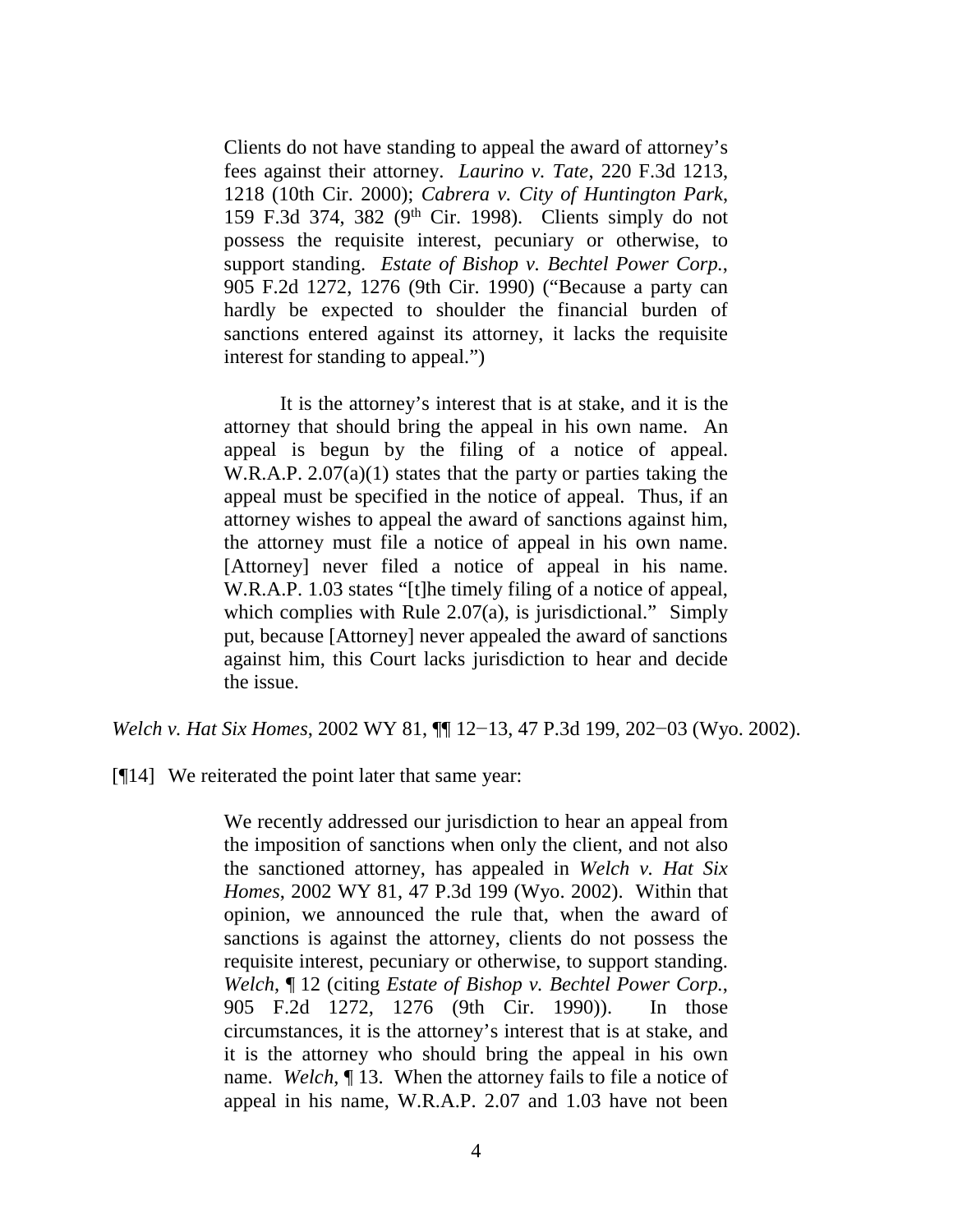satisfied, and this court lacks jurisdiction to hear and decide the issue.

# *Goglio v. Star Valley Ranch Ass'n*, 2002 WY 94, ¶ 36, 48 P.3d 1072, 1085 (Wyo. 2002).

[¶15] Despite our clear pronouncements in *Welch* and *Goglio*, Ms. Mears did not bring this case in her own name. The notice of appeal is entitled "Defendant/Appellant's Notice of Appeal," and it specifies: "**COMES NOW**, Defendant/Appellant, by and through the undersigned attorney, Traci E. Mears, and pursuant to W.R.A.P. Rule 2.07, hereby gives notice that Defendant, [Mother], is appealing the *Order Imposing Sanctions on Traci E. Mears*." Because this appeal was not brought in Ms. Mears's own name, Father asserts that we lack jurisdiction and that the appeal must be dismissed.

[¶16] There is no question that Ms. Mears is the only person challenging the sanction order. The Rule 11 motion filed in district court sought sanctions only against Ms. Mears. She was the only one who responded to the motion and she did so in a pleading entitled "Attorney, Traci E. Mears Response to Plaintiff's Motion for Sanctions." Ms. Mears concedes that Mother did not appeal the prior sanction award against Mother. According to Ms. Mears, "That decision was [Mother's] to make and [Mother] chose not to appeal the order." It is also readily apparent that Mother has no incentive to appeal the sanction order against Ms. Mears. The sanction order against Ms. Mears benefited Mother by making Ms. Mears jointly and severally responsible for the attorney fees previously assessed as a sanction against Mother. Mother satisfied the sanction judgment against her by paying only one-half of the attorney fees.

[¶17] It is also undisputed that Ms. Mears did not file the Notice of Appeal in her own name. She appears to concede that she was unaware of our precedent and, consistent with the approach she took in district court, attempts to place blame upon Father. In her reply brief she stated:

> The Clerk of the Supreme Court docketed the appeal on January 5, 2018 and issued a letter to the parties advising both of the case caption. The Clerk stated that if either party believed the caption was in error to contact the Clerk's office before filing anything. Appellant did not find the case caption in error and proceeded to file her Brief accordingly. Rather than notify the Clerk of his misgivings about the case caption, [Father] lies in wait, much like a leopard hiding in the brush to pounce on its prey, before raising the issue of jurisdiction in his Brief.

There is no merit in the position espoused by Ms. Mears. She, not Father, is responsible for filing a timely and proper notice of appeal. Furthermore, we have long recognized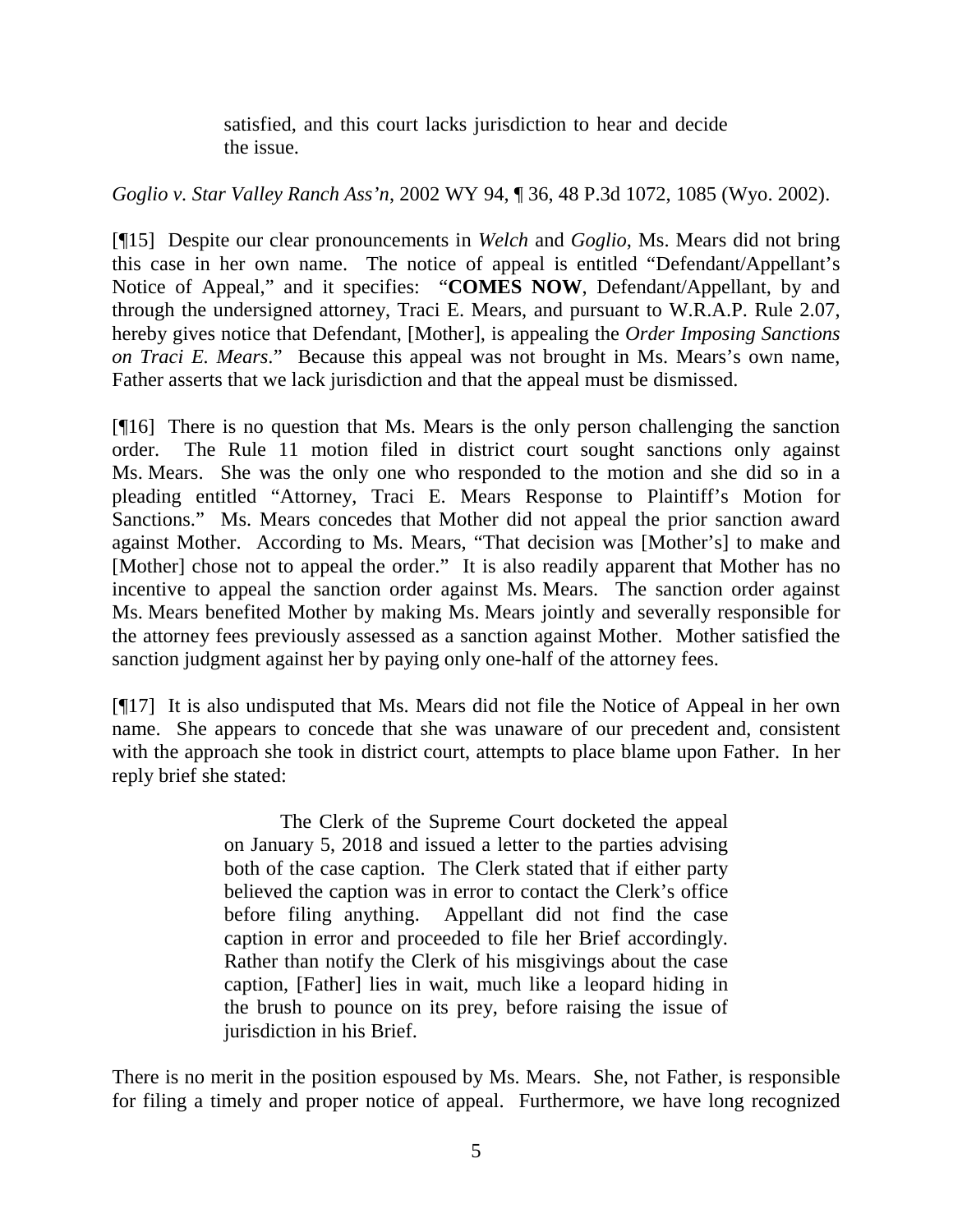that subject matter jurisdiction is an issue that can be raised at any time by any party or the Court. *Edsall*, ¶ 10, 375 P.3d at 801. Any failure to comply with the rules is the sole responsibility of Ms. Mears.

[¶18] Ms. Mears also seeks relief from the requirements set forth in *Welch* and *Goglio* under a "limited exception" discussed in both of those cases. In *Welch*, we stated:

> In the recent appeal involving the award of sanctions against an attorney, *Caldwell v. Cummings*, 2001 WY 106, 33 P.3d 1138 (Wyo. 2001), this Court, on its own motion, substituted appellants. Originally, the client, who we recognized as having no appealable interest, brought the appeal. This Court decided that it was appropriate to substitute appellants in *Caldwell* because the appeal was from an order imposing sanctions against the attorney only. *Id.* at n.1. Because the award was against the attorney only, it was obvious that the attorney was the only person who could bring the appeal. Thus, it was objectively clear that the attorney intended to take the appeal. *See Laurino*, 220 F.3d at 1218 ("The notice of appeal here specifically purports to appeal, among other things, from an order . . . that *only* concerns the sanctions entered against [the attorney]. Designation of this order provides sufficient evidence, by implication, of [the attorney's] intention to take an appeal from the order of sanctions." (emphasis in original)).

In *Caldwell*, then, because it was objectively apparent from the face of the notice of appeal that the attorney was the proper party to the appeal, we allowed the appeal to be maintained in the name of the attorney.

*Welch*, ¶¶ 14−15, 47 P.3d at 203. We made similar statements in *Goglio*:

However, in *Welch*, we also specifically recognized the narrow exception to the foregoing rule that applies when it is objectively clear from the court's order that it *only* applies to the attorney and not the client. We stated that designation of such an order provides sufficient evidence, by implication, of the attorney's intention to take an appeal from the order of sanctions.

*Goglio*, ¶ 37, 48 P.3d at 1085 (emphasis in original). Ms. Mears claims the exception applies because it is "objectively clear" that she intended to take the appeal.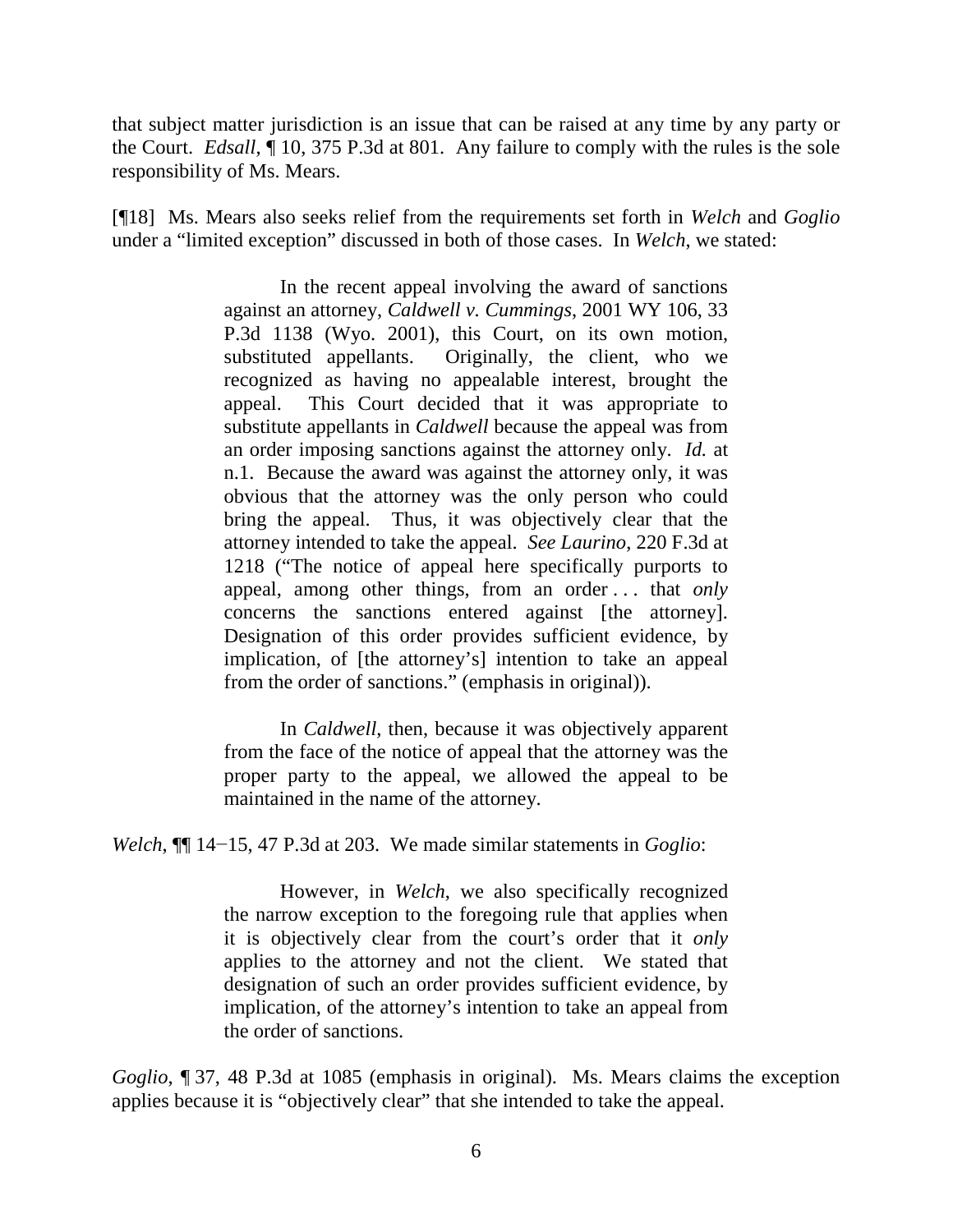[¶19] In both *Welch* and *Goglio*, we declined to apply the exception. In both cases, the attorney was not named as a party to the appeal and the parties attempted to challenge the sanction award against the attorney. In *Welch*, ¶ 15, 47 P.3d at 203, we stated that the parties were not entitled to "the same leniency" we provided in *Caldwell*.

[¶20] In the instant case, it is "objectively clear" that the order being appealed applies to Ms. Mears. The more difficult question is whether the exception remains viable, or should remain viable, in light of the specific mandates of *Welch* and *Goglio*. *Welch*, ¶ 13, 47 P.3d at 203; *Goglio*, ¶ 36, 48 P.3d at 1085. We conclude that the exception undermines the mandate and is not available to convey subject matter jurisdiction in this Court where the attorney has failed to appeal a sanction award against the attorney in his own name. To the extent that *Caldwell*, *Welch*, and *Goglio* indicate otherwise, those cases are overruled.

[¶21] The apparent conflict between the mandate of *Welch* and *Goglio* and the exception found in *Caldwell* is perhaps best understood by the timing of those decisions. When *Caldwell* was decided in November 2001, we had not yet made it clear that an appellate challenge to a sanction order entered against an attorney must be brought in the name of that attorney. *Welch* was decided in May 2002, and *Goglio* was decided the following month. Importantly, *Welch* and *Goglio* both involved appeals that were docketed in this Court in 2000. The mandate announced in *Welch* and confirmed in *Goglio* did not exist when those appeals were filed. Stated differently, prior to our decision in *Welch*, an attorney intending to appeal a sanction order against that attorney had no notice that the appeal must be filed in the name of that attorney. *Welch* made that requirement clear.

[¶22] Given that lack of clarity, it was perhaps appropriate for this Court to allow an exception in *Caldwell*. But in 2002, in *Welch* and again in *Goglio*, we made the rule abundantly clear: "[I]f an attorney wishes to appeal the award of sanctions against him, the attorney must file a notice of appeal in his own name." *Welch*, ¶ 13, 47 P.3d at 203. However, since the appeals had been filed prior to the *Caldwell* decision, it was appropriate for the Court to discuss the potential availability of the exception. As mentioned earlier, the Court determined in both cases that the exception did not apply.

[¶23] Although the exception was discussed in *Welch* and *Goglio*, legal justification for the exception is elusive. The *Caldwell* opinion does not explicitly recognize an "exception" or provide any legal analysis for the creation of such an exception. The only discussion on the subject in that opinion is in a footnote at the beginning of the opinion: "We have amended the caption on our own motion. The sanction at issue in this appeal was imposed on Mr. Caldwell. . . . [His client] had no interest in this appeal, but Mr. Caldwell does." *Caldwell*, 33 P.3d 1138 n.1. There was no reference to precedent or other supporting authority.